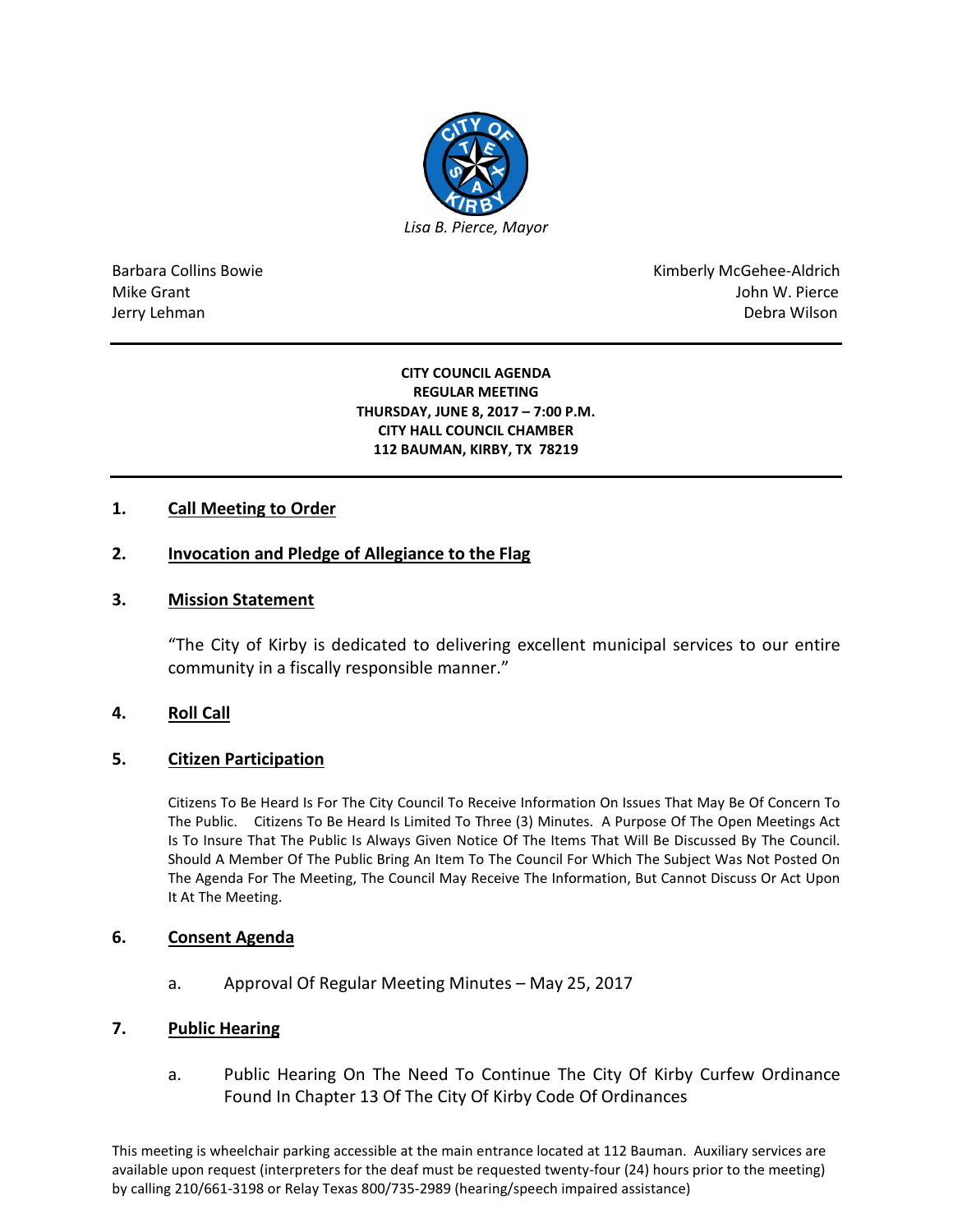# **8. Discussion and Possible Action Items**

- a. Discussion And Possible Action To Consider A Proposal For Civil Engineering Services For Happiness Lane and Arneson Drive Water Main Replacements
- b. Discussion And Possible Action To Consider Establishing A Kirby Senior Center Strategic Planning Committee
- c. Discussion And Possible Action To Appoint Member(s) To The Kirby Senior Center Strategic Planning Committee
- d. Discussion On The Need To Continue Ordinance No. O-2014-752 Relating To A Curfew For Any Person Under The Age Of Seventeen Years During Certain Hours, Making It Unlawful For Any Parent Or Person In Loco Parentis Entitled To Custody Or Control Of A Minor To Violate This Ordinance And Imposing Penalties.
- e. Discussion And Possible Action To Accept March Welch's Resignation From The Parks and Recreation Committee
- f. Discussion And Possible Action To Accept Phoebe Ballard's Resignation From The Parks and Recreation Committee
- g. Discussion And Possible Action To Appoint Member(s) To Fill Vacancies On The Parks And Recreation Committee

# **9. Requests and Announcements**

a. Requests By Mayor And Council Members For Items To Be Placed On Future City Council Agendas And Announcements On City Events/Community Interests

# **10. Adjournment**

 Monique L. Vernon City Manager

\_\_\_\_\_\_\_\_\_\_\_\_\_\_\_\_\_\_\_\_\_\_\_\_\_\_\_

Patty Cox, TRMC City Secretary

\_\_\_\_\_\_\_\_\_\_\_\_\_\_\_\_\_\_\_\_\_\_

This meeting is wheelchair parking accessible at the main entrance located at 112 Bauman. Auxiliary services are available upon request (interpreters for the deaf must be requested twenty-four (24) hours prior to the meeting) by calling 210/661-3198 or Relay Texas 800/735-2989 (hearing/speech impaired assistance)

The City Council reserves the right to adjourn into executive session at any time to discuss any of the matters listed on this agenda if authorized by Texas Government Code Section 551.071, Consultation with Attorney, Texas Government Code Section 551.072, Deliberations about Real Property, Texas Government Code Section 551.074, Personnel Matters, and Texas Government Code Section 551.076, Security Devices or Security Audits.